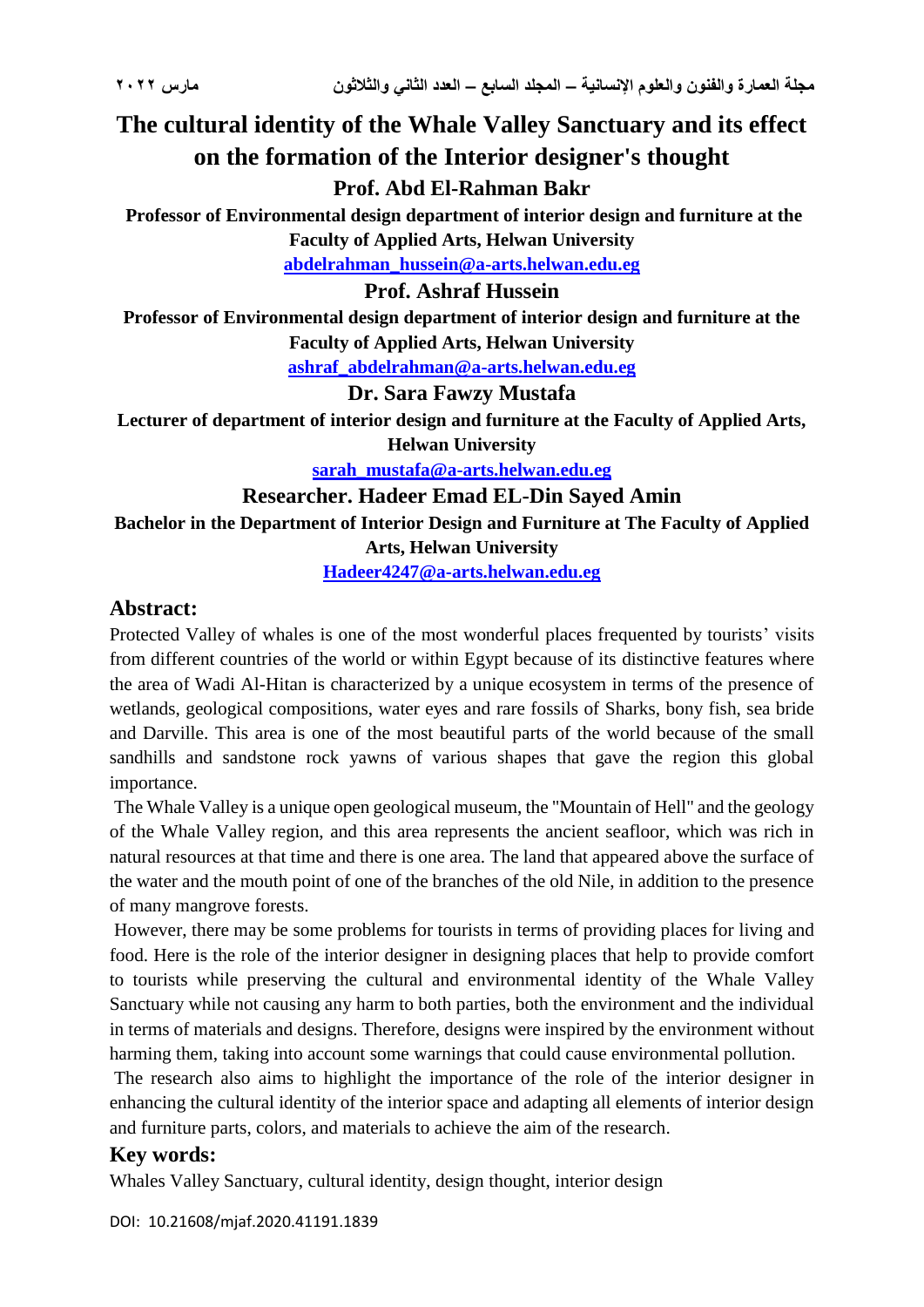#### **Search problem:**

1- Wadi Al Hitan reserve requires internal spaces that show cultural identity inspired by the various excavations in that region.

2- The interior design spaces inside the reserve are primitive due to the laws that limit the existence of supplies such as electricity and modern means of communication to avoid damage to the protected environment.

#### **The goal of the research:**

Emphasize the cultural identity of Wadi Al Hitan reserve (Whale Valley) by designing internal environmental spaces for coexistence, without harming the environment, to develop tourism in Wadi Al Hitan.

### **The importance of the research:**

1- Study the (Whale Valley) reserve, which suffers from many problems, including the low level of infrastructure and the low level of services and facilities provided within the internal spaces.

2- Emphasize the role of the interior designer in combining the cultural identity of the Wadi Al Hitan (Whale Valley) reserve with modern trends in the design and cultural diversity of visitors.

### **The limits of the research:** (https://www.sis.gov.eg/Story/1590?lang=ar)

The limits of the research are determined by the study of the cultural identity of the Whale Valley Reserve, especially after it was declared in 2005 as a World Heritage Area by UNESCO.

#### **Research methodology:**

The research relied on an inductive and analytical approach to find different factors affecting the culture and behavior of the individual within the Whale Valley Reserve.

#### **The practical framework for searching:**



**with external seating that can be controlled for height (maximum height 130cm).**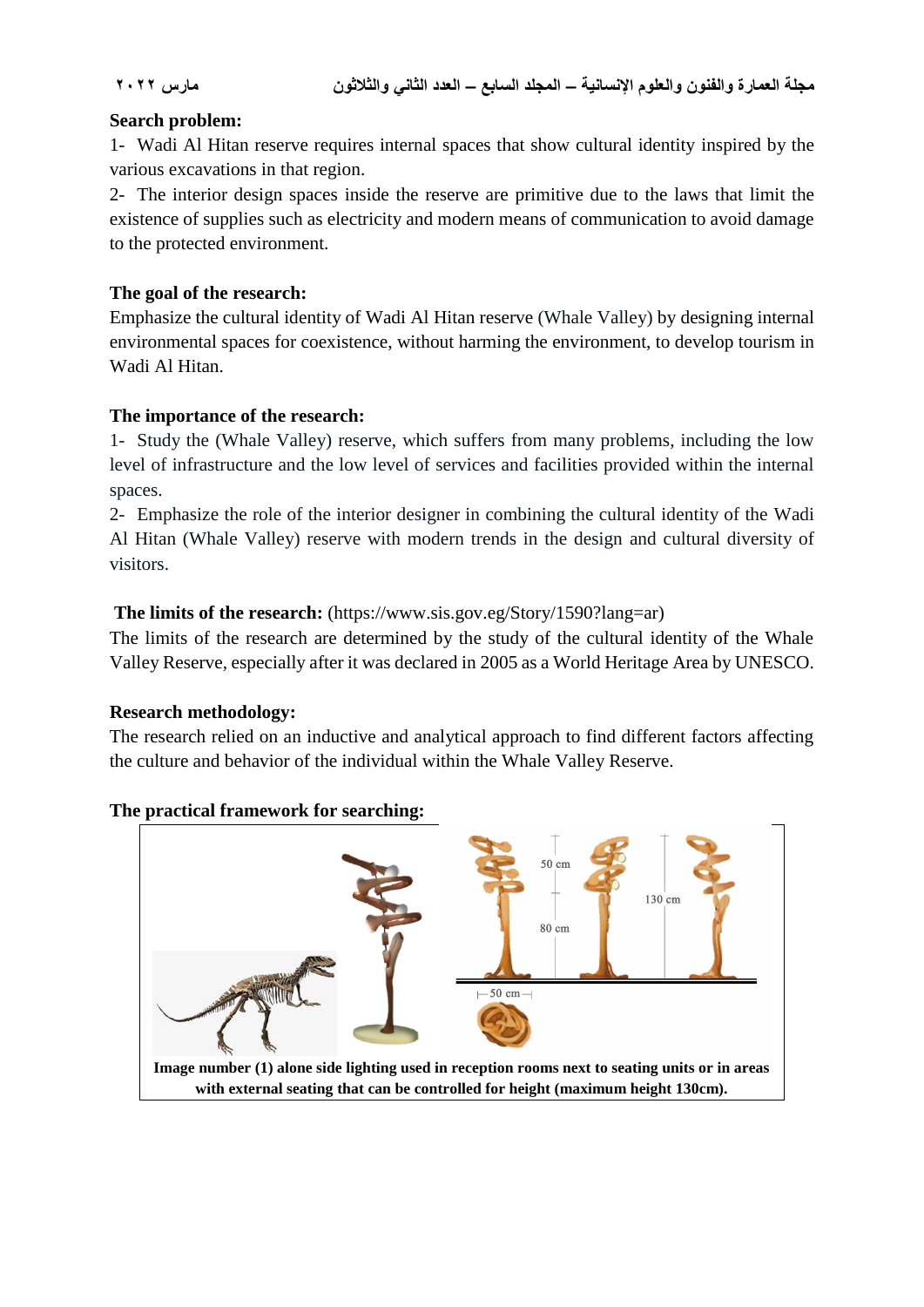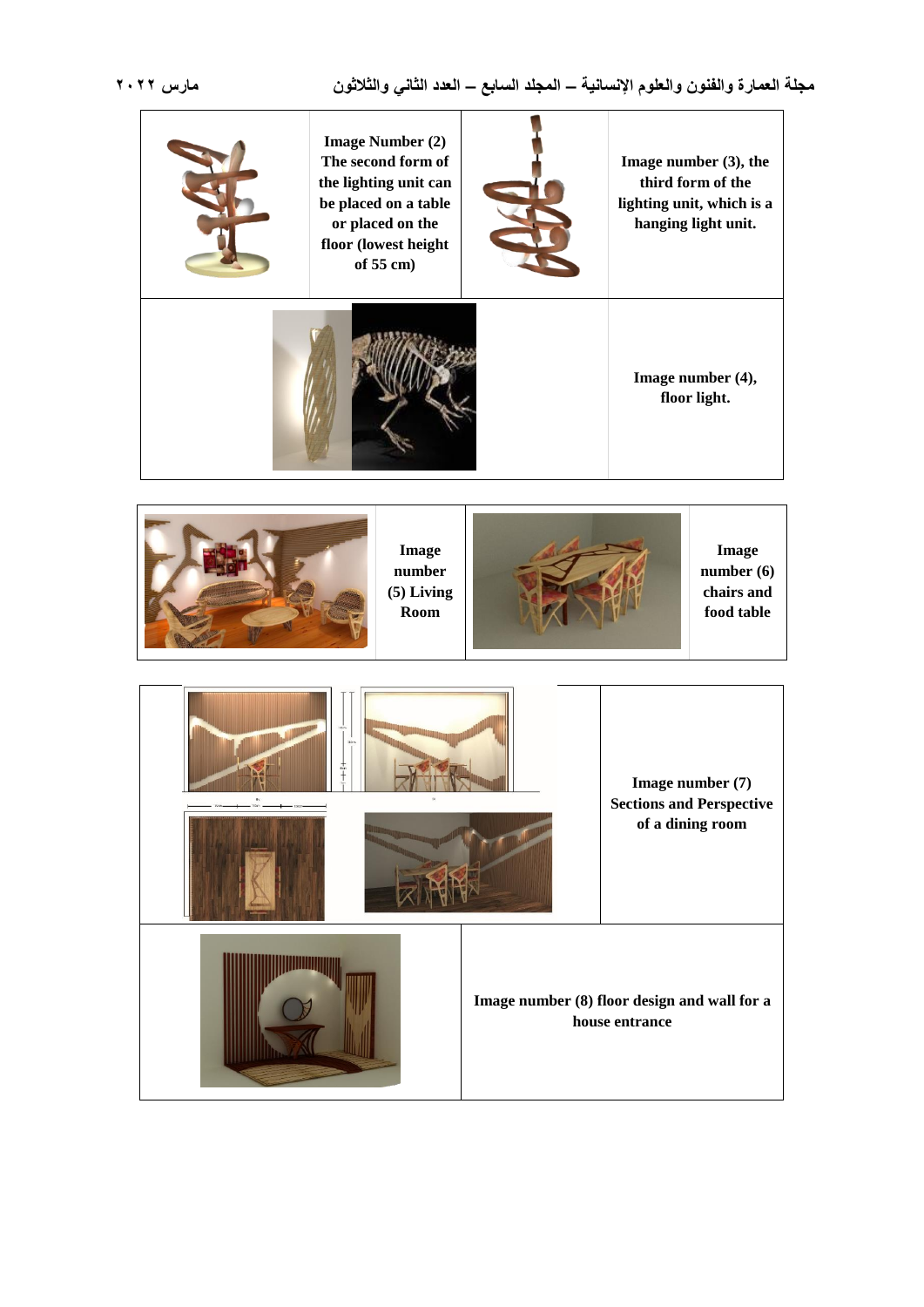### **Search results:**

1- The use of modern technologies such as photocells that work from a natural source, contributes to addressing some of the problems in Wadi Al Hitan Reserve. That will enhance the cultural identity of the interior space through a design that reflects the external nature of the reserve, without affecting Wadi Al Hitan reserve or breaking its laws.

2- Using the remains of environmental materials after being treated in the interior design confirms the link between the external and internal environment, this link will create variations in design to combine the natural environment of Wadi Al Hitan reserve and the interior design.

### **Search recommendations:**

1- Recommending the new in the field of interior design and furniture through concern for the identity and culture of the community and finding appropriate modern design ideas based on nature and their application within the reserve.

2-Exploiting the road leading to the reserve by setting up Eco-Friendly hotels with interior spaces containing pieces of furniture mimicking the mountain landscape of the Whale Valley Reserve and centers for display and marketing local handicrafts that Fayoum province is famous for such as pottery, kilim.

3- Road Supply, leading to the visit area with essential services (lighting, ambulance, signs, team rescue).

# **References:**

#### **Arabic References**

1- Al-Saeedani, Mounir. Dennis Koch's translation - The concept of culture in the social sciences. Beirut: Arab Organization for Translation, March 2007.

2- (Bakri Hassan, Suzanne), (Mohammed Wafiq, Ghada), (Mahfouz Omar, Asma). "Role of Tourism planning in the investigation Sustainable Tourism Development at Wadi Al Rayyan Reserve." International Journal of Heritage, College of Tourism and Hospitality. Fayoum University, Volume 11, Issue (11) March 2017).

3- Hassan Abdel Latif, Kholoud. Master Thesis 2014 .The impact of identity and culture on the behavior of the individual within the architectural spaces, monitoring and documenting the cultural background and modern intellectual trends and their impact on the behavior of the individual. Cairo University Faculty of Engineering.

4- Al-Farran, Hani Khalil. The importance of the role of interior design in enhancing the Arab cultural identity for interior reservation. Journal of Architecture Arts and Humanistic Sciences. Volume Four, Issue Fourteenth (March and April 2019).

5- (Abu Al Hawa, Tariq) (Abdel Halim, Haifa) (Usipova, Elena) (Cummings, Trisha).

"Nature and World Heritage in the Arab Countries, Nature Report 2 - Strengthening capabilities in the world heritage". Amman, Jordan: International Union for the Conservation of Nature - Regional Office for West Asia. Manama, Bahrain: The Arab Regional Center for World Heritage, 2016.